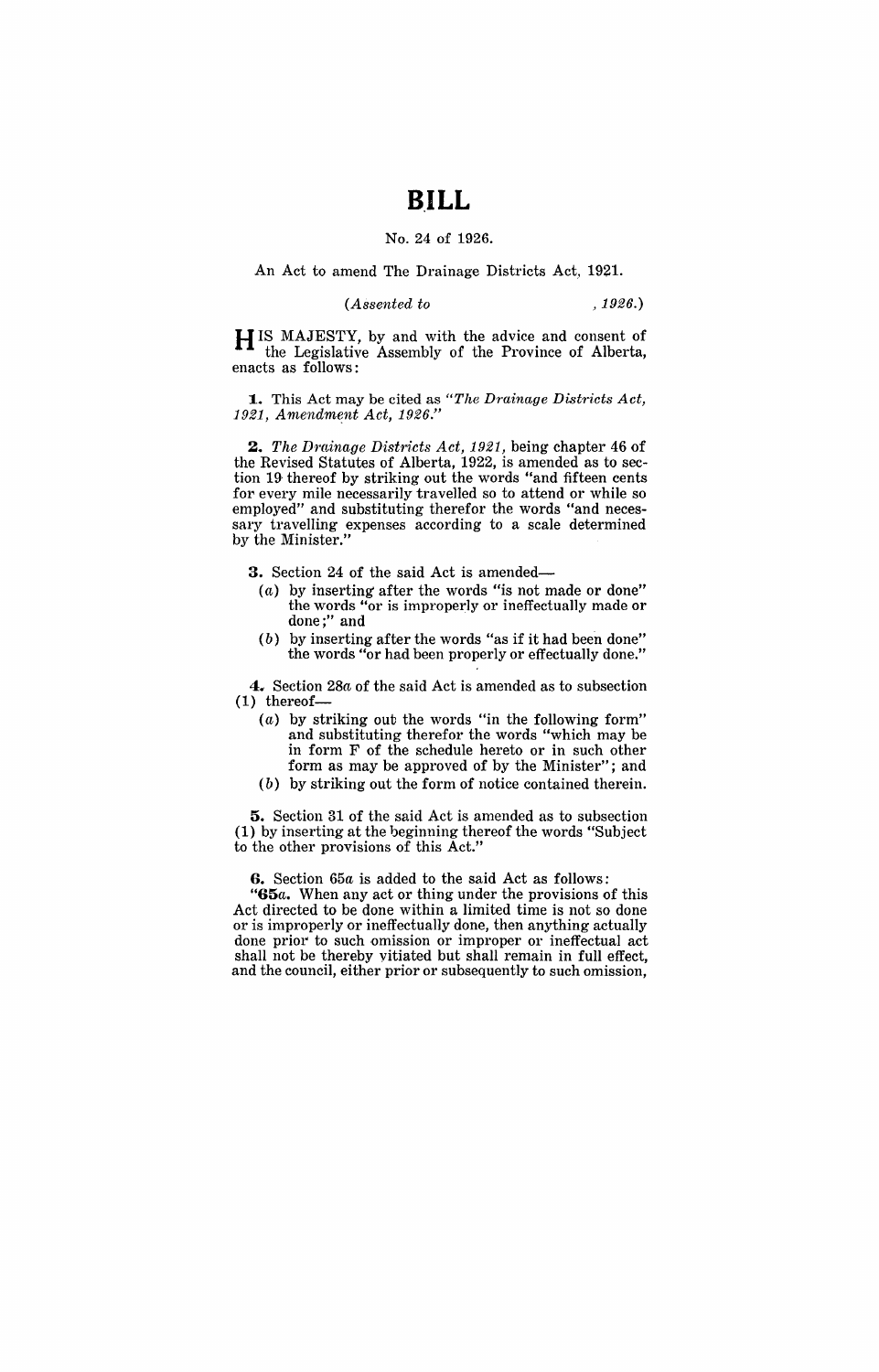or improper or ineffectual act, may extend the time for completing or perfecting any such act or thing, which when completed or perfected shall have the same effect 'as if done strictly in accordance with the provisions of this Act."

**7.** Section *155b* of the said Act is amended by striking out subsection (1) thereof and by inserting in lieu thereof the following:

" $155b$ .—(1) In the event of any rates remaining unpaid after the thirty-first day of December of the year for which the same are levied, there shall be added thereto by way of penalty a sum equal to two and one-half per centum of the amount of rates remaining unpaid, and in the event of any rates or any part thereof remaining unpaid after the last day of March next following, there shall be added thereto by way of penalty an additional sum equal to two and onehalf per centum of the rates which at that date remain unpaid, and in the event of any rates or any. part thereof remaining unpaid after the last day of June next following, there shall be added thereto by way of penalty an additional sum equal to five per centum of the rates which at that date remain unpaid, and in each succeeding year there shall be added, at the same times, penalties computed in the same manner.'

**8.** Section *155l* of the said Act is hereby struck out and the following substituted therefor:

*"155l.* Such notice may be in the form set out in form G of the schedule hereto or in such other form as may be approved of by the Minister."

**9.** Section *1550* of the said Act is amended-

(a) by adding at the end of subsection (1) thereof the following proviso: "Provided, however, that any person interested in any such parcel of land who desires to pay the rates due in respect of such land as shown by the rate enforcement return, may do so at any time prior to the land being offered for sale at public auction, on condition that he pays in addition thereto all costs in connection with rate enforcement and sale proceedings and all expenses of re-transfer of the land, and upon payment of such amount the treasurer shall 'notify the Registrar of the proper Land Titles Office to cancel the certificate of title issued in the name of the district, and to revive the certificate of title which was operative prior \ to the issue of a certificate of title to the board, and the land shall be subject to the same mortgages, charges and encumbrances to which it was subject prior to the confirmation of the said return"; and

 $(b)$  by adding thereto as subsection  $(5)$  the following:  $(5)$  No treasurer or other person offering lands for sale under the provisions of this Act shall be required to obtain an auctioneer's license for the purpose of the sale.'

**10.** Section *155r* of the said Act is hereby struck out.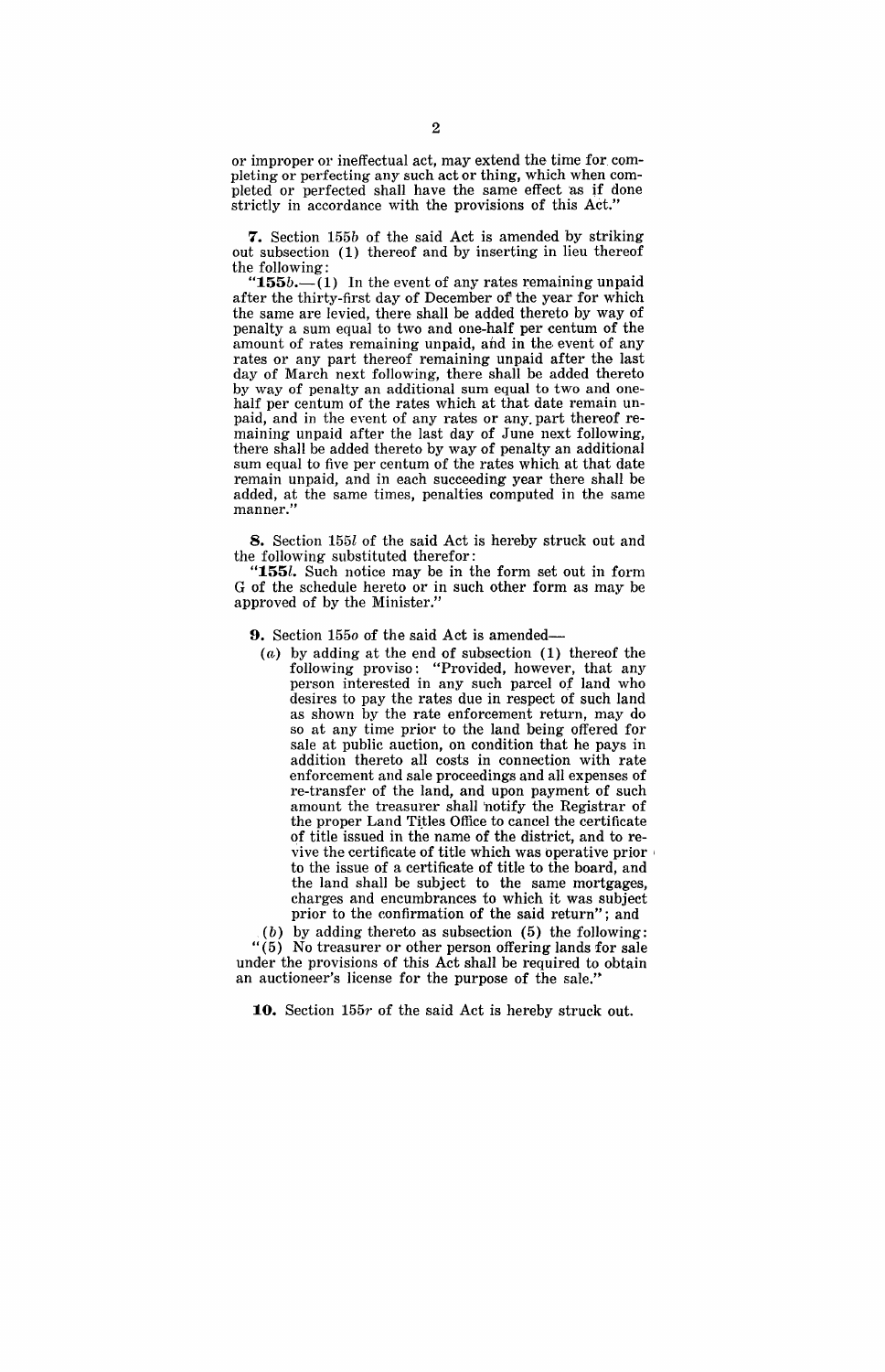11. The schedule to the said Act is amended by adding thereto form F as follows: '

#### "FORM F. "NOTICE.

*"(Section 28a).*<br>"Notice is hereby given that a meeting of the voters of ..........................Drainage District will be held at<br>..................................*(description of place*) on the · ......................... *(description of place)* on the · ............... *(here fill in the dcty in Janua1·y on, which it is intended to Iwld the meeting)* day of January, A.D.  $19...at$   $\dots$   $\ldots$   $\ldots$   $\ldots$   $\ldots$   $\ldots$   $\ldots$  for the purpose of receiving the auditor's report of the finances of the district up to the preceding 31st day of December, and for the purpose of receiving the reports of the secretary-treasurer and trustees of the district.

"Take notice further, that nominations for ........... . places on the board of trustees of the district will be received by the secretary at the said meeting and for one week thereafter. The nominations must be in the form prescribed by *The Drainage Districts Act,* and forms may be obtained from the secretary at the said meeting. *(If more than one racancy is to be filled, set forth here particulars of each, and direct that nominations must be Teceived separately for each vacnncy.)* 

"Dated at .................... this ............. day of ............................. 19 ...

*"Secretary."* 

**12.** The schedule to the said Act is further amended by adding thereto form G as follows: . "FORM G.

# "NOTICE.

## *"*(*Section 155l.*)

"In the matter of the Court of Confirmation of the drainage rate enforcement return of the .................... . Drainage District.

"Take notice that His Honour Judge.................., judge of the District Court of the District of ............ . will at a sitting of the Court at ........................ . on ............. the ................ day of ............ , 19 ... , at the hour of. ........ o'clock in the ......... noon, or so soon thereafter as the application can be heard, confirm the drainage rates enforcement return of the ........ . Drainage District. '

"And further take notice that you appear to be interested in ............. of section .......... , Township ......... , Range ............ , west of the ............ Meridian, in the Province of Alberta, and that the drainage rates outstanding against the said lands are as follows: Current

\$............, Arrears \$............<br>"And that in default of payment of the said arrears of rates before the said ........... day of ............. 19 .. . the said lands will be included in the rates enforcement return; and that unless all arrears of rates and costs and expenses lawfully incurred are paid before that day, the lands will become the property of the Board of Trustees of the said district under the provisions of *The Dminage Districts Act."* 

12. This Act shall come into force on.................